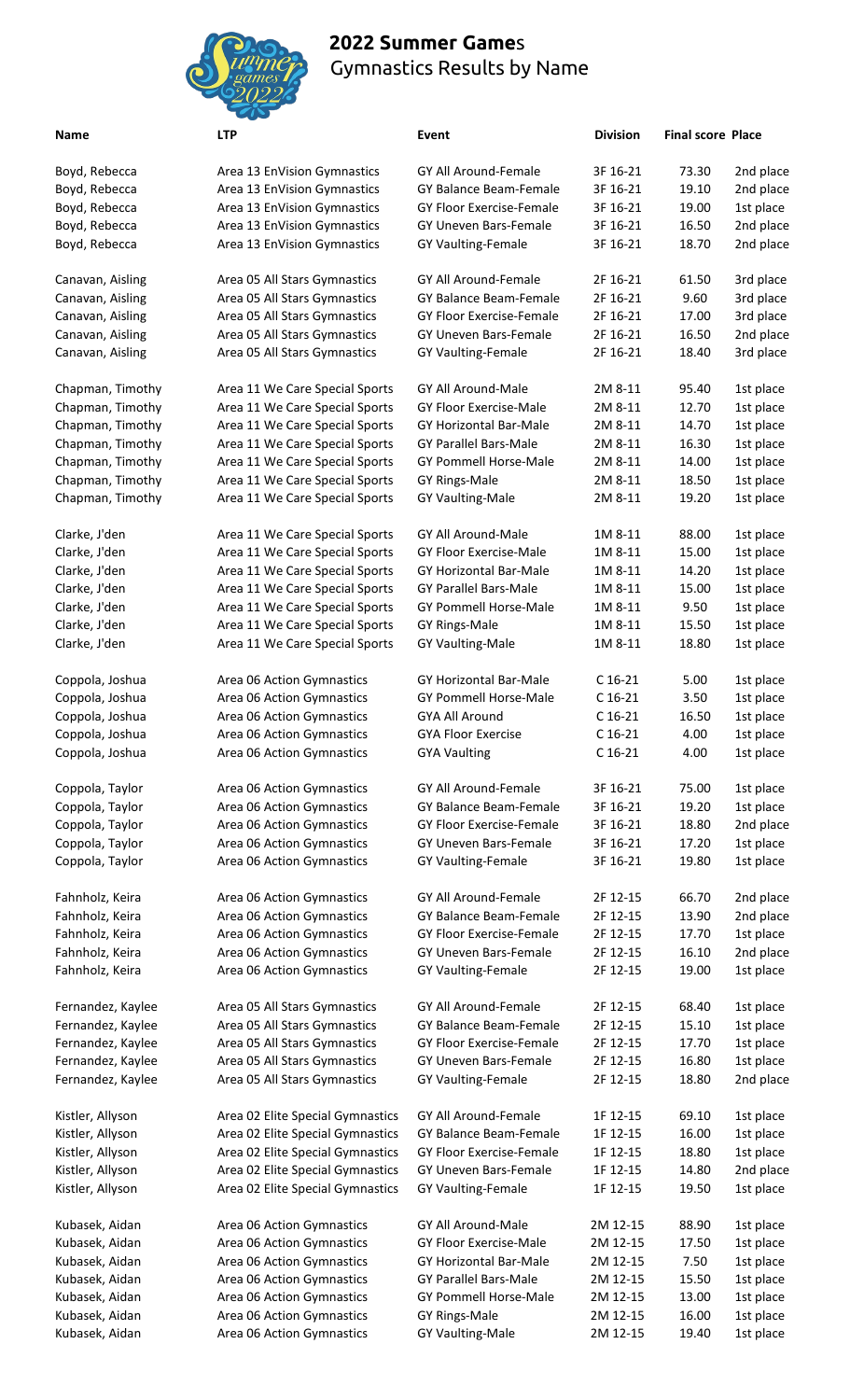

## **2022 Summer Game**s Gymnastics Results by Name

| Kubasek, Connor    | Area 06 Action Gymnastics        | GY All Around-Male            | 2M 12-15 | 67.80 | 2nd place |
|--------------------|----------------------------------|-------------------------------|----------|-------|-----------|
| Kubasek, Connor    | Area 06 Action Gymnastics        | GY Floor Exercise-Male        | 2M 12-15 | 11.00 | 2nd place |
| Kubasek, Connor    | Area 06 Action Gymnastics        | GY Horizontal Bar-Male        | 2M 12-15 | 6.50  | 2nd place |
| Kubasek, Connor    | Area 06 Action Gymnastics        | <b>GY Parallel Bars-Male</b>  | 2M 12-15 | 11.00 | 2nd place |
| Kubasek, Connor    | Area 06 Action Gymnastics        | <b>GY Pommell Horse-Male</b>  | 2M 12-15 | 12.50 | 2nd place |
| Kubasek, Connor    | Area 06 Action Gymnastics        | <b>GY Rings-Male</b>          | 2M 12-15 | 9.50  | 2nd place |
| Kubasek, Connor    | Area 06 Action Gymnastics        | GY Vaulting-Male              | 2M 12-15 | 17.30 | 2nd place |
| Luciani, Julia     | Area 02 Elite Special Gymnastics | <b>GY All Around-Female</b>   | 2F 16-21 | 68.95 | 2nd place |
| Luciani, Julia     | Area 02 Elite Special Gymnastics | GY Balance Beam-Female        | 2F 16-21 | 15.40 | 1st place |
| Luciani, Julia     | Area 02 Elite Special Gymnastics | GY Floor Exercise-Female      | 2F 16-21 | 19.10 | 1st place |
| Luciani, Julia     | Area 02 Elite Special Gymnastics | GY Uneven Bars-Female         | 2F 16-21 | 14.60 | 3rd place |
| Luciani, Julia     | Area 02 Elite Special Gymnastics | GY Vaulting-Female            | 2F 16-21 | 19.85 | 1st place |
| Margeotes, Olivia  | Area 05 All Stars Gymnastics     | GY All Around-Female          | 2F 8-11  | 71.45 | 1st place |
| Margeotes, Olivia  | Area 05 All Stars Gymnastics     | <b>GY Balance Beam-Female</b> | 2F 8-11  | 17.80 | 1st place |
|                    |                                  |                               |          |       |           |
| Margeotes, Olivia  | Area 05 All Stars Gymnastics     | GY Floor Exercise-Female      | 2F 8-11  | 18.30 | 1st place |
| Margeotes, Olivia  | Area 05 All Stars Gymnastics     | GY Uneven Bars-Female         | 2F 8-11  | 16.10 | 1st place |
| Margeotes, Olivia  | Area 05 All Stars Gymnastics     | GY Vaulting-Female            | 2F 8-11  | 19.25 | 1st place |
| Martino, Cassandra | Area 11 We Care Special Sports   | GY All Around-Female          | 3F 22+   | 63.50 | 2nd place |
| Martino, Cassandra | Area 11 We Care Special Sports   | GY Balance Beam-Female        | 3F 22+   | 16.20 | 1st place |
| Martino, Cassandra | Area 11 We Care Special Sports   | GY Floor Exercise-Female      | 3F 22+   | 19.30 | 1st place |
| Martino, Cassandra | Area 11 We Care Special Sports   | GY Uneven Bars-Female         | 3F 22+   | 14.40 | 2nd place |
| Martino, Cassandra | Area 11 We Care Special Sports   | GY Vaulting-Female            | 3F 22+   | 13.60 | 2nd place |
| Muns, Courtney     | Area 02 Elite Special Gymnastics | GY All Around-Female          | 2F 22+   | 71.00 | 1st place |
| Muns, Courtney     | Area 02 Elite Special Gymnastics | GY Balance Beam-Female        | 2F 22+   | 15.30 | 1st place |
| Muns, Courtney     | Area 02 Elite Special Gymnastics | GY Floor Exercise-Female      | 2F 22+   | 18.70 | 1st place |
| Muns, Courtney     | Area 02 Elite Special Gymnastics | GY Uneven Bars-Female         | 2F 22+   | 17.30 | 1st place |
| Muns, Courtney     | Area 02 Elite Special Gymnastics | GY Vaulting-Female            | 2F 22+   | 19.70 | 1st place |
| Nonas, Anastasia   | Area 02 Elite Special Gymnastics | GY All Around-Female          | 2F 22+   | 47.20 | 2nd place |
| Nonas, Anastasia   | Area 02 Elite Special Gymnastics | GY Balance Beam-Female        | 2F 22+   | 10.40 | 2nd place |
| Nonas, Anastasia   | Area 02 Elite Special Gymnastics | GY Floor Exercise-Female      | 2F 22+   | 12.70 | 2nd place |
| Nonas, Anastasia   | Area 02 Elite Special Gymnastics | GY Uneven Bars-Female         | 2F 22+   | 12.00 | 2nd place |
| Nonas, Anastasia   | Area 02 Elite Special Gymnastics | GY Vaulting-Female            | 2F 22+   | 12.10 | 2nd place |
|                    |                                  |                               |          |       |           |
| Patoray, Anastasia | Area 02 Elite Special Gymnastics | GY Balance Beam-Female        | 2F 12-15 | 11.10 | 3rd place |
| Patoray, Anastasia | Area 02 Elite Special Gymnastics | GY Uneven Bars-Female         | 2F 12-15 | 13.20 | 3rd place |
| Patoray, Anastasia | Area 02 Elite Special Gymnastics | GY Vaulting-Female            | 2F 12-15 | 18.50 | 3rd place |
| Posnicov, Nataniel | Area 11 We Care Special Sports   | GY All Around-Male            | 1M 16-21 | 78.70 | 1st place |
| Posnicov, Nataniel | Area 11 We Care Special Sports   | GY Floor Exercise-Male        | 1M 16-21 | 7.50  | 1st place |
| Posnicov, Nataniel | Area 11 We Care Special Sports   | GY Horizontal Bar-Male        | 1M 16-21 | 9.00  | 1st place |
| Posnicov, Nataniel | Area 11 We Care Special Sports   | GY Parallel Bars-Male         | 1M 16-21 | 16.00 | 1st place |
| Posnicov, Nataniel | Area 11 We Care Special Sports   | GY Pommell Horse-Male         | 1M 16-21 | 14.40 | 1st place |
| Posnicov, Nataniel | Area 11 We Care Special Sports   | GY Rings-Male                 | 1M 16-21 | 13.00 | 1st place |
| Posnicov, Nataniel | Area 11 We Care Special Sports   | <b>GY Vaulting-Male</b>       | 1M 16-21 | 18.80 | 1st place |
| Ritter, Lucy       | Area 05 All Stars Gymnastics     | <b>GYA All Around</b>         | B 16-21  | 45.10 | 1st place |
| Ritter, Lucy       | Area 05 All Stars Gymnastics     | <b>GYA Floor Exercise</b>     | B 16-21  | 13.20 | 1st place |
| Ritter, Lucy       | Area 05 All Stars Gymnastics     | <b>GYA Single Bar</b>         | B 16-21  | 11.60 | 1st place |
| Ritter, Lucy       | Area 05 All Stars Gymnastics     | <b>GYA Vaulting</b>           | B 16-21  | 9.00  | 1st place |
| Ritter, Lucy       | Area 05 All Stars Gymnastics     | GYA Wide Beam                 | B 16-21  | 11.30 | 1st place |
| Sims, Alyssa       | Area 02 Elite Special Gymnastics | GY All Around-Female          | 3F 22+   | 67.40 | 1st place |
| Sims, Alyssa       | Area 02 Elite Special Gymnastics | GY Balance Beam-Female        | 3F 22+   | 14.20 | 2nd place |
| Sims, Alyssa       | Area 02 Elite Special Gymnastics | GY Floor Exercise-Female      | 3F 22+   | 19.10 | 2nd place |
| Sims, Alyssa       | Area 02 Elite Special Gymnastics | GY Uneven Bars-Female         | 3F 22+   | 14.70 | 1st place |
| Sims, Alyssa       | Area 02 Elite Special Gymnastics | GY Vaulting-Female            | 3F 22+   | 19.40 | 1st place |
|                    |                                  |                               |          |       |           |
| Tiwari, Aarya      | Area 05 All Stars Gymnastics     | GY All Around-Female          | 1F 12-15 | 66.00 | 2nd place |
| Tiwari, Aarya      | Area 05 All Stars Gymnastics     | GY Balance Beam-Female        | 1F 12-15 | 15.10 | 2nd place |

Tiwari, Aarya **Area 05 All Stars Gymnastics** GY Floor Exercise-Female 1F 12-15 16.40 2nd place Tiwari, Aarya **Area 05 All Stars Gymnastics** GY Uneven Bars-Female 1F 12-15 15.00 1st place Tiwari, Aarya **Area 05 All Stars Gymnastics** GY Vaulting-Female 1F 12-15 19.50 1st place